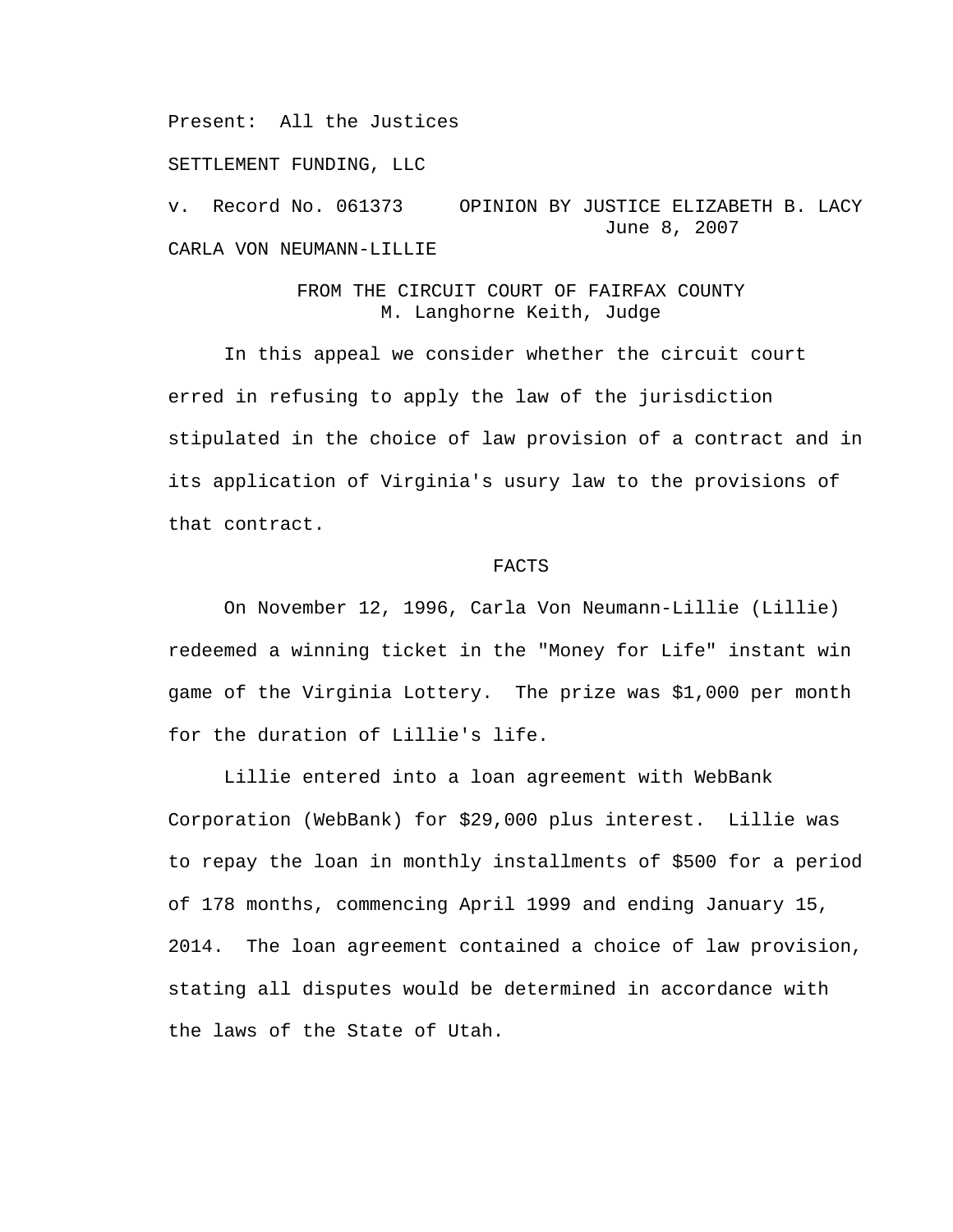Lillie also executed a secured promissory note in which she promised to pay WebBank, its successors and assigns, the principal amount of \$29,000 plus interest and a UCC-1 Financing Statement, which was filed in the Circuit Court of Prince William County on March 10, 1999. WebBank assigned its right, title, and interest in the loan to Settlement Funding, L.L.C. Lillie then submitted a change of address form to the Virginia Lottery directing the Lottery to send her award payments to a post office box in Georgia owned by Settlement Funding. Settlement Funding collected the loan payments from the Virginia Lottery checks and refunded to Lillie any amount received over the loan payment due.

After Lillie had paid \$13,500 on the loan over 27 months, she contacted Settlement Funding to pay the balance of her loan. Settlement Funding informed Lillie that, including interest and fees, the prepayment amount was \$67,023. Lillie claimed she was unaware that any interest was due under the loan and stopped all payments to Settlement Funding, thereby defaulting on the terms of the loan agreement. Subsequently, Settlement Funding notified the Virginia Lottery of its security interest in Lillie's Lottery prize, that Lillie had defaulted on her loan, and that all payments due to Lillie "must be paid and delivered" to Settlement Funding.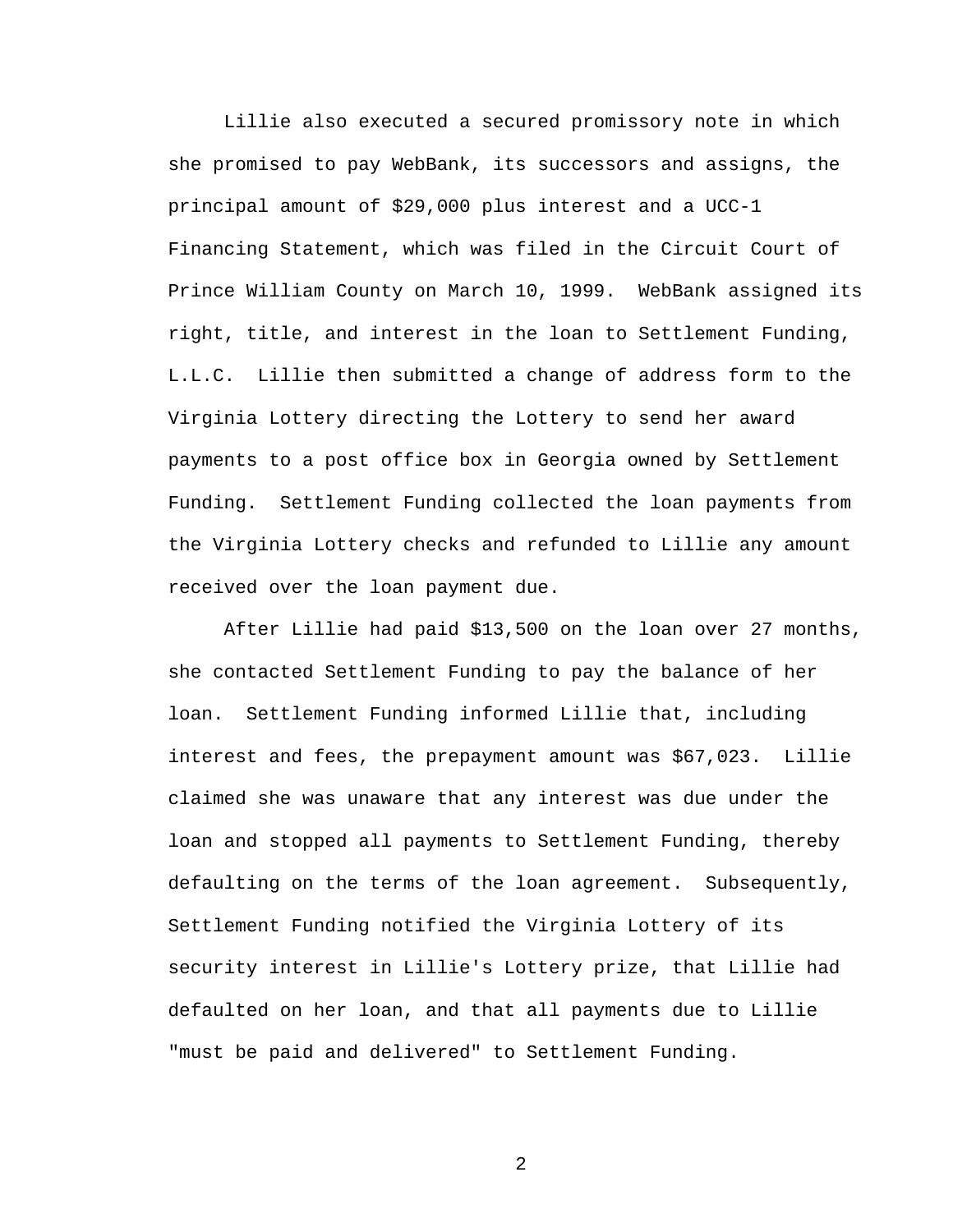On September 21, 2001, the Commonwealth of Virginia State Lottery Department filed a Bill of Complaint for Interpleader, asserting that pursuant to Code § 58.1-4013 Lottery prizes are not assignable. The circuit court granted the interpleader, and directed all prize installments be paid to the Registry of the Court. $^1$ 

On October 31, 2001, Settlement Funding filed an answer in the interpleader action and a Cross-Bill against Lillie. The Cross-Bill requested equitable relief in the form of a court order declaring Settlement Funding's security interest in the Lottery payments valid and enforceable and ordering the Virginia Lottery to pay the Lottery Prize Payments to Settlement Funding.

On May 15, 2002, Lillie filed an answer to Settlement Funding's Cross-Bill in which she asserted four affirmative defenses. First, Lillie asserted that under Code § 58.1-4013, the security interest in and assignment of the Lottery winnings was unlawful, and therefore void and unenforceable. Second, Lillie asserted that the interest sought under the loan agreement was usurious. Third, she claimed that the loan agreement, Security Agreement, Secured Promissory Note, and

<sup>&</sup>lt;u>1</u>  $1$  The litigation was originally filed in the Circuit Court for the City of Richmond but subsequently transferred to the Circuit Court of Fairfax County.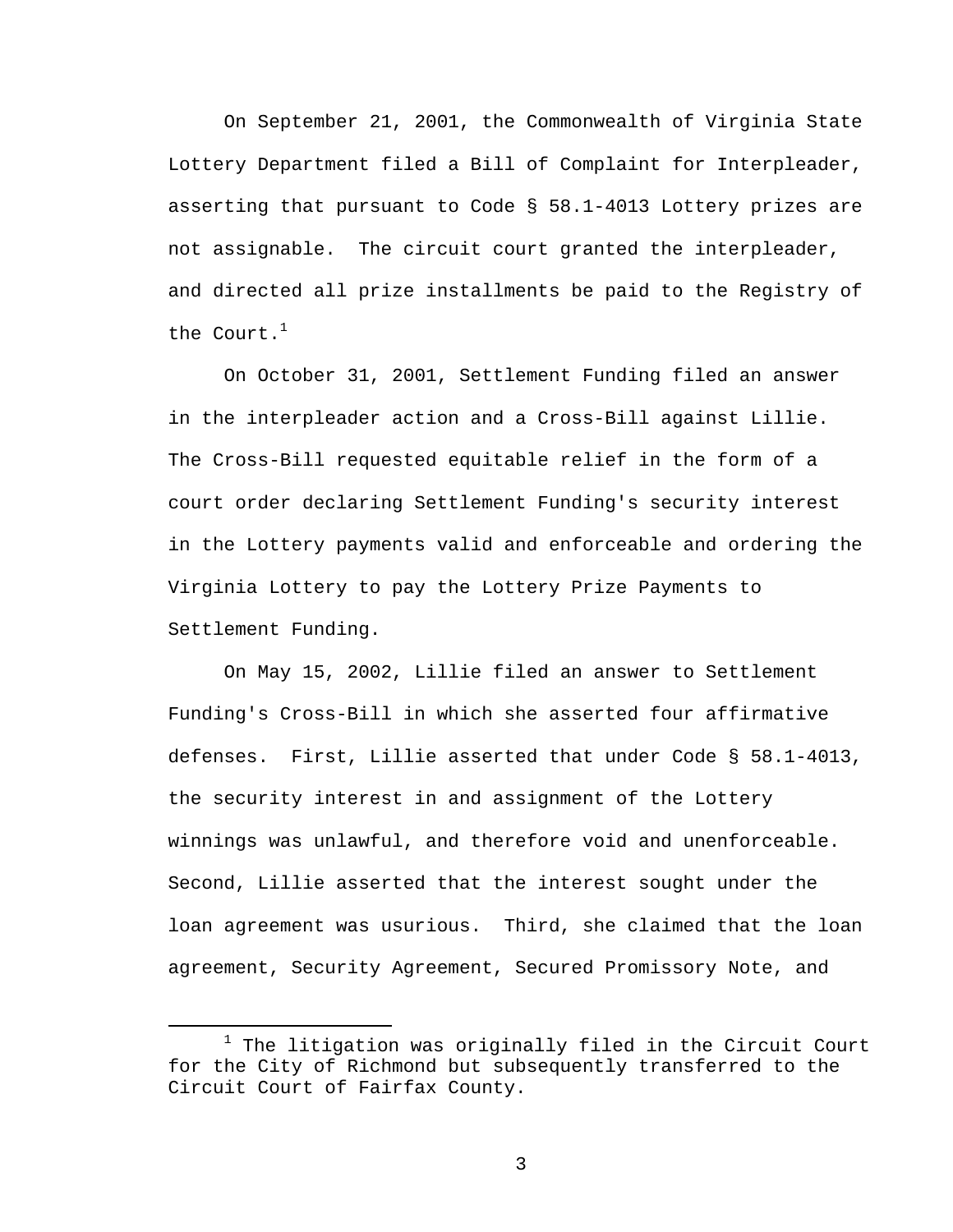UCC-1 Financing Statement were void and unenforceable under the federal Truth in Lending Act, 15 U.S.C. § 1601 et seq. (Truth in Lending Act). Finally, she asserted that Settlement Funding could not recover in equity because it acted with unclean hands. Lillie also filed a third party Bill of Complaint and Cross-Bill against Settlement Funding asserting breach of contract, usury, avoidance, and fraud actions.

In an opinion letter dated November 7, 2005, the circuit court held that the assignment of Lottery proceeds was unlawful pursuant to Code § 58.1-4013 and thus Settlement Funding did not possess a valid security interest in Lillie's Lottery winnings. The circuit court also granted Settlement Funding leave to file an amended pleading against Lillie seeking a money judgment for a specific sum due under the note and loan agreement.

Settlement Funding filed an amended "Cross-Claim" seeking judgment against Lillie for the loan's principal balance plus accrued interest and penalties for a total of \$253,727.89 plus interest and legal expenses. Settlement Funding asserted four counts against Lillie: breach of contract, quantum meruit, promissory estoppel, and unjust enrichment. Lillie raised several affirmative defenses to the Cross-Claim including: usury, violations of the Truth in Lending Act, fraud, and unclean hands. At the hearing on Settlement Funding's Cross-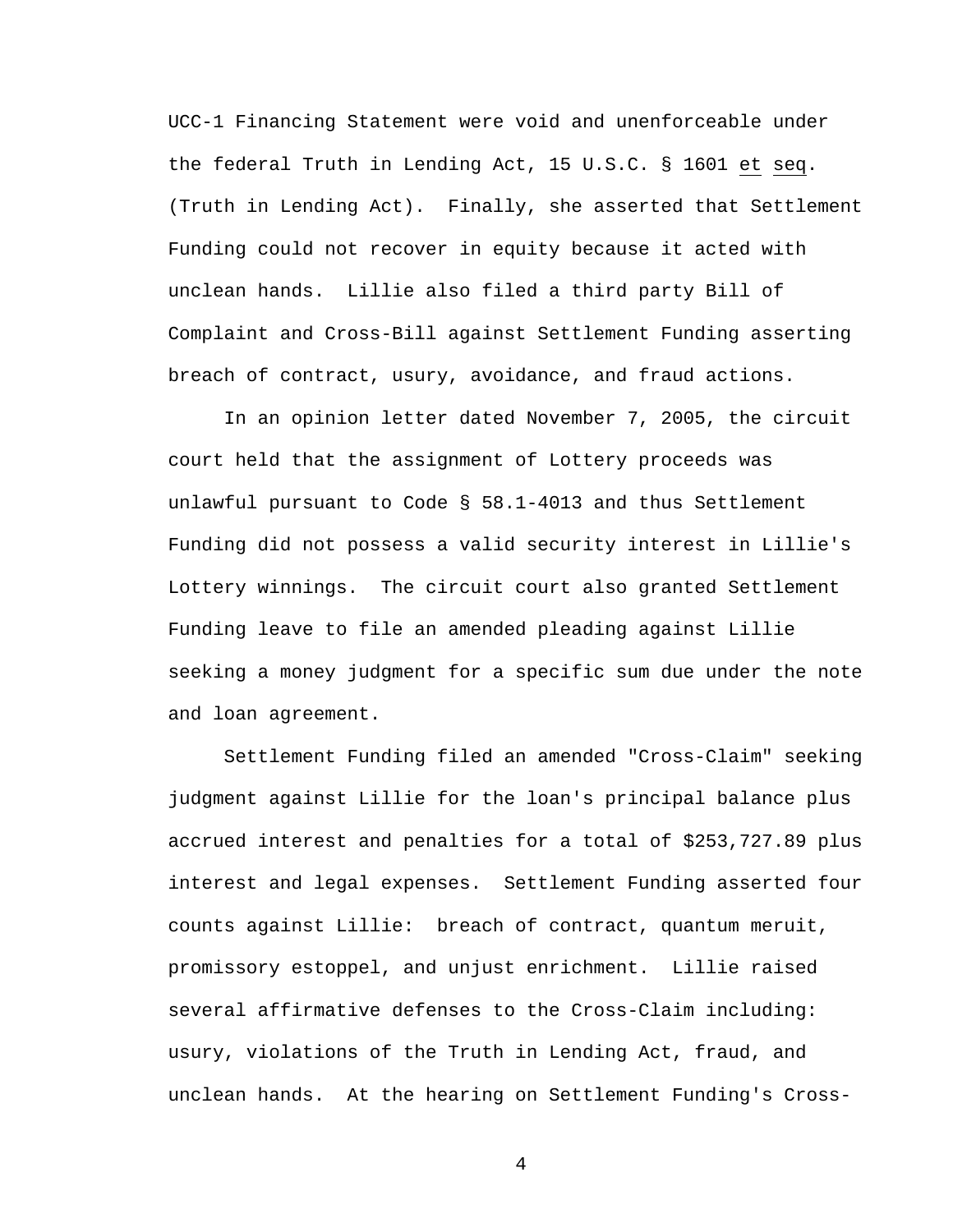Claim, Settlement Funding argued that Lillie's fraud claim should be stricken, that the Truth in Lending Act did not apply, and that Lillie's usury defense based on Virginia law was improper because the loan agreement contained a choice of law provision designating Utah law as controlling, and Utah does not recognize usury protections. The circuit court granted Settlement Funding's motion to strike Lillie's fraud count, but took the remaining matters under advisement. Following the hearing, Settlement Funding provided the court with supplemental memoranda detailing Utah law and the status of WebBank as a Utah industrial loan bank.

On February 10, 2006, the circuit court issued a letter opinion in which it declined to apply Utah law on the grounds that Settlement Funding produced no proper proof as to Utah law at trial. Without proof of Utah law, the circuit court reasoned it must presume Utah law to be identical to Virginia law and, under Virginia Code § 6.1-330.55, a loan with an interest rate in excess of twelve percent is usurious. Accordingly, the circuit court held Settlement Funding could collect only the principal sum of Lillie's loan, less credit for payments received, but could not recover interest or fees.

The circuit court also held the loan agreement violated the Truth in Lending Act because WebBank failed to provide mandatory disclosures to Lillie. The circuit court held that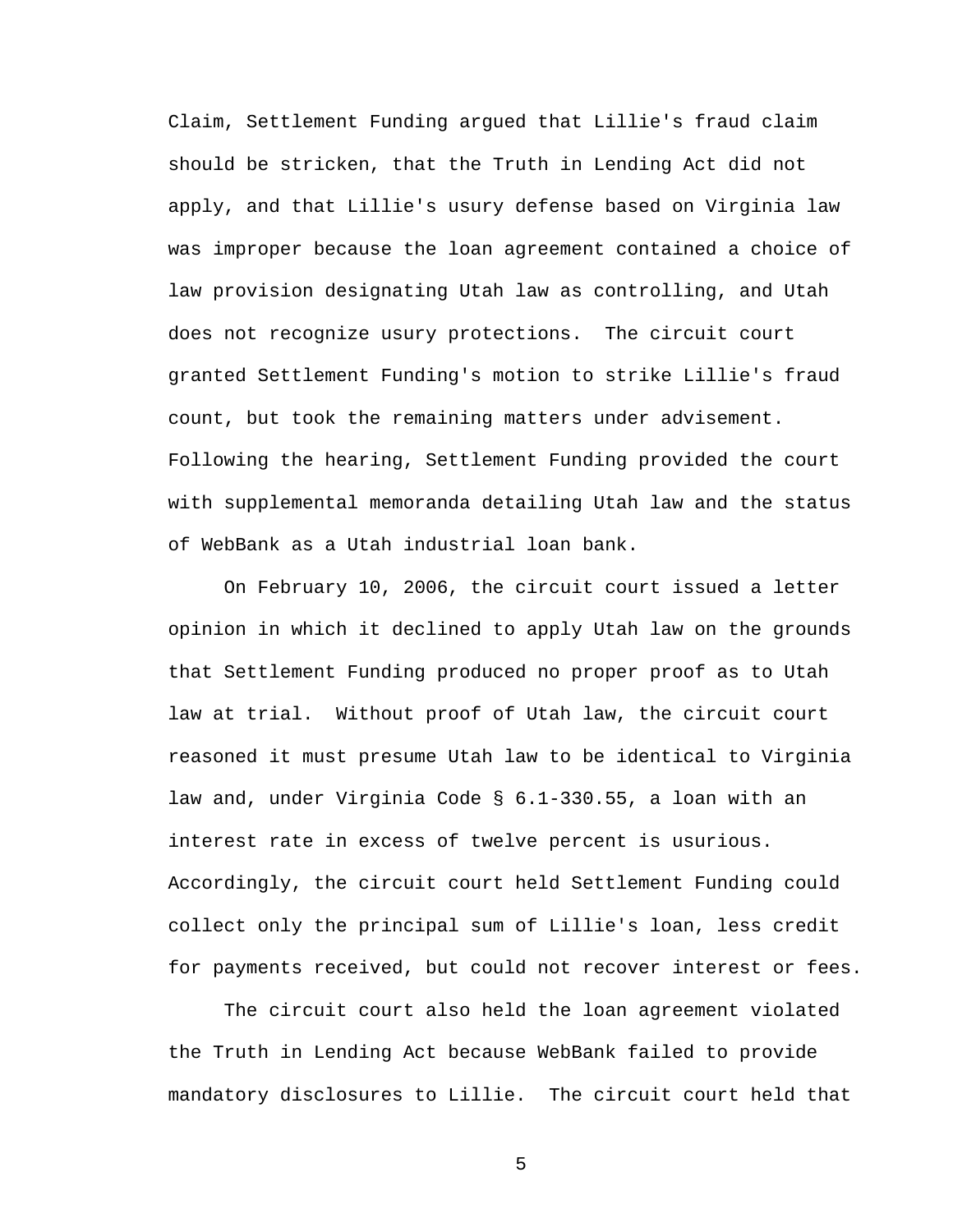because Lillie's statutory damages under the Truth in Lending Act would more than offset the amount Settlement Funding was entitled to recover under the loan agreement, Settlement Funding was not entitled to recover any amount from Lillie. The circuit court also awarded Lillie \$47,164.60 plus interest in damages for usury under Virginia law, attorney's fees of \$24,694.50 and costs.

We awarded Settlement Funding an appeal limited to whether the circuit court erred in (1) failing to construe the loan agreement under Utah law in accordance with the choice of law provision in the loan agreement and (2) applying Virginia usury statutes and concluding the interest rate for the subject loan was usurious.

## DISCUSSION

If a contract specifies that the substantive law of another jurisdiction governs its interpretation or application, the parties' choice of substantive law should be applied. Paul Bus. Sys., Inc. v. Canon U.S.A., Inc., 240 Va. 337, 342, 397 S.E.2d 804, 807 (1990) (citing Union Central Life Ins. Co. v. Pollard, 94 Va. 146, 151-52, 26 S.E. 421, 422 (1896)). Paragraph 13 of the loan agreement provides that the loan transaction was completed in Utah, that the lender, WebBank, was doing business in Utah, and that the borrower agrees that "any and all disputes arising from or concerning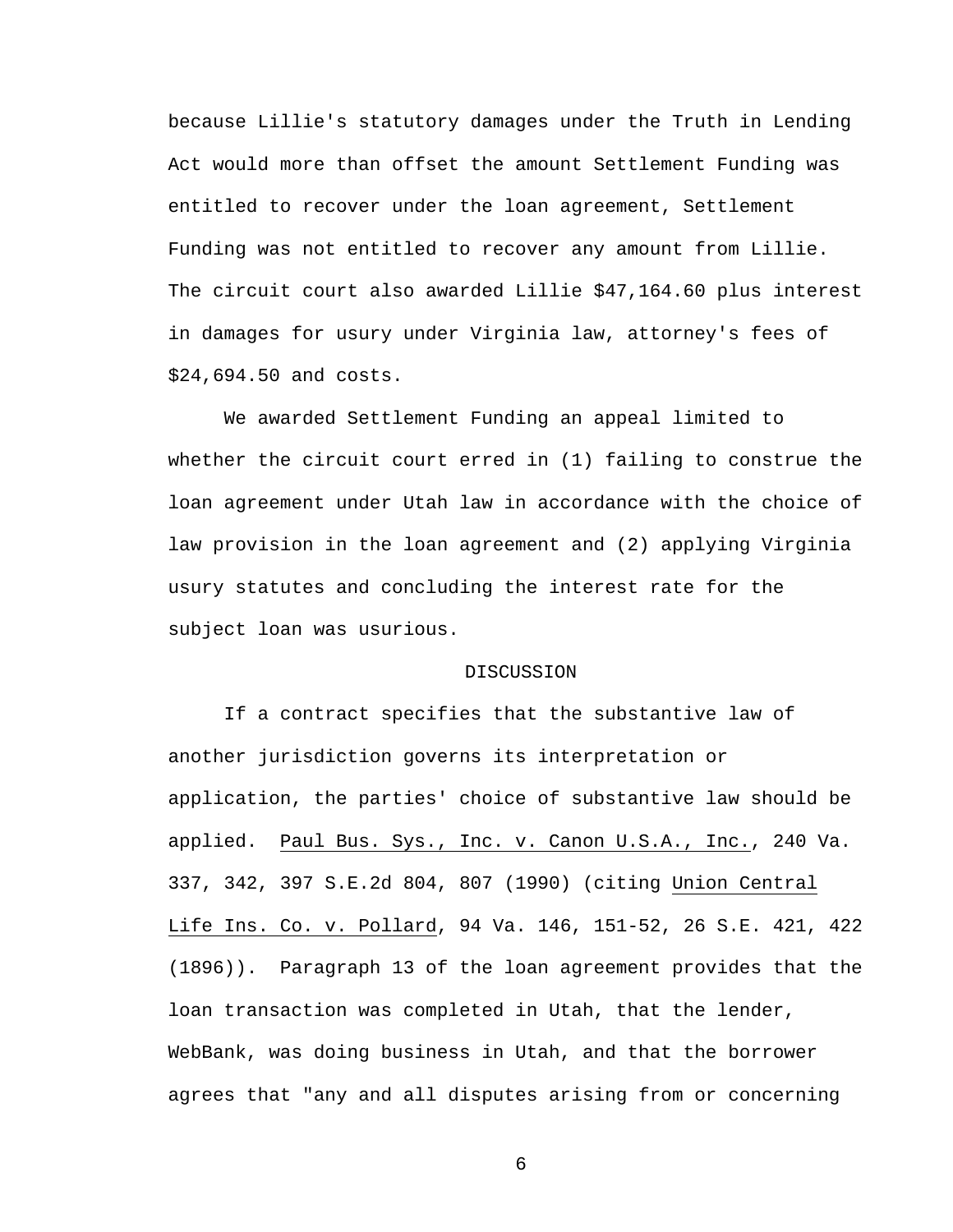this Agreement . . . shall be determined in accordance with the laws of the State of Utah."

In its February 10, 2006 opinion letter, the circuit court acknowledged that Utah law would apply under this choice of law provision but declined to apply Utah law because "there was no proper proof produced at trial in respect to Utah law." The record in this case, however, does not support the circuit court's conclusion.

At trial, when asked what the substance of Utah's usury law was, Settlement Funding's counsel responded that "[t]here is no usury in Utah" and that he would "have that statutory citation pulled" and "quickly sent over" to prove the absence of usury law in Utah. Settlement Funding then submitted two post-hearing memoranda. The circuit court, in its opinion letter specifically indicated that it considered the first memorandum. In that memorandum, Settlement Funding again asserted that Utah has not established any limits on maximum rates of interest for consumer loans. Rather, Settlement Funding pointed out, "the unconscionability provision at Section 70C-7-106 of the Utah Code provides that the ceiling interest rate be determined by the market conditions." Settlement Funding also cited Utah Code 1943, 44-0-2, and Utah case law regarding usury.